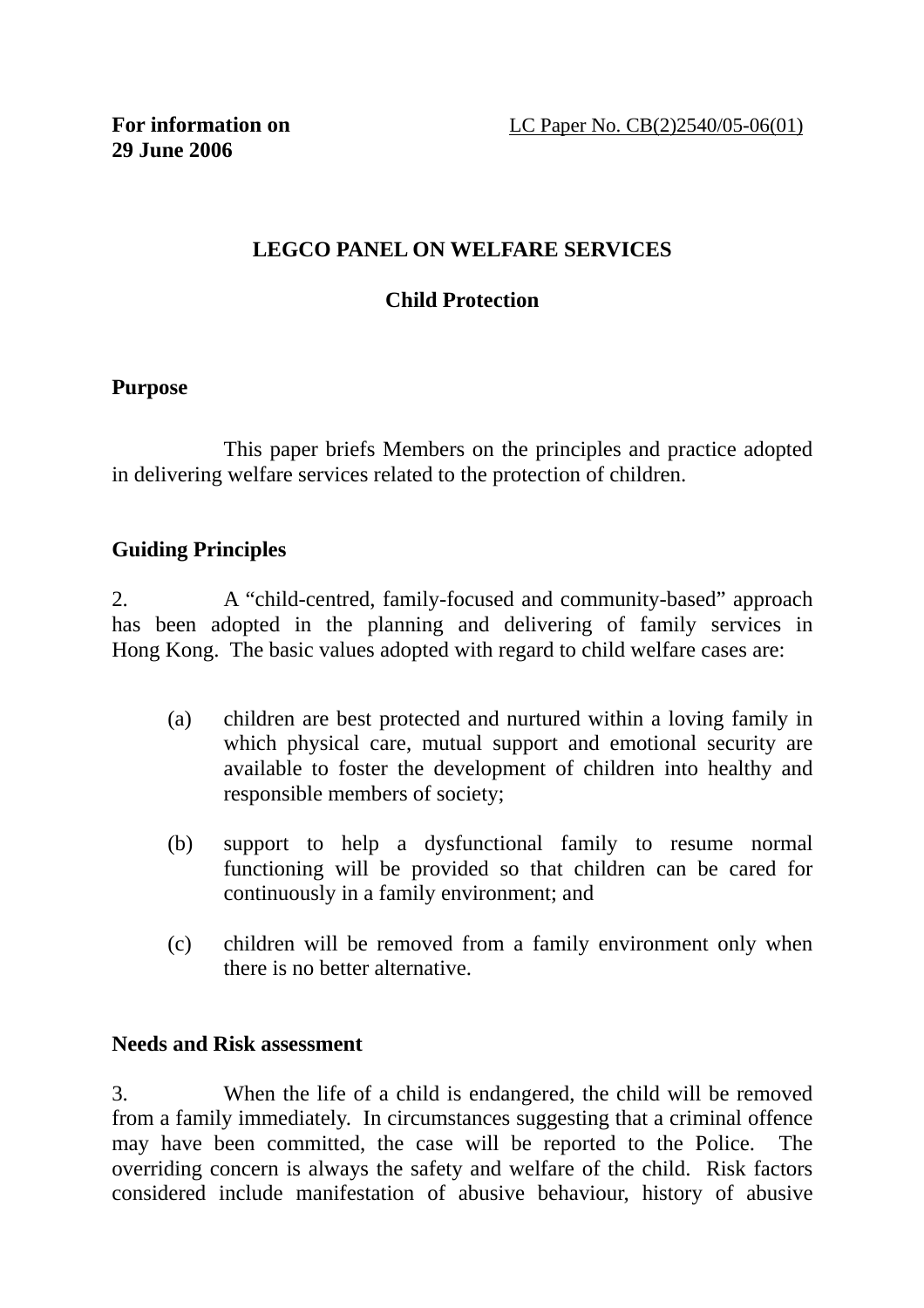behaviour including frequency / severity of the abusive behaviour and severity of the impact of the abuse on the child. The coping ability of the family will also be duly considered when deciding whether the child has to be removed from his or her family immediately.

4. For situations where immediate removal of a child is not required, the focus of assessment will be on the child's welfare needs and the support required by the carer(s) to resume normal caring function in a family environment. The best interest of a child is always the prime concern. Professional assessment and judgment play an essential part throughout the process having regard to the circumstances of individual cases. Considerations pertinent to the assessment include evaluation of the child's and the carer's physical, mental and psychosocial well-being, understanding of the child's growth and developmental history, child care ability, parent-child relationship, child care arrangement and availability of support in the family network.

# **Options of Intervention**

5. In formulating a welfare plan for a child, the parents/carers are consulted and involved. Depending on the child's age and ability to understand issues at stake, the views and wishes of the child will also be considered. If children can be cared for in their families continuously, the concerned social worker will work closely with the families and other concerned stakeholders. In addition to counselling service, various kinds of services to support the carers in taking care of the children at home will be provided. These services include:

- (a) child care centre services;
- (b) day foster care;
- (c) mutual help child care centre service;
- (d) after school care programme;
- (e) housing assistance;
- (f) financial aid;
- (g) elderly and rehabilitation services;
- (h) clinical psychological services;
- (i) parenting education;
- (j) support groups, and
- (k) volunteer support.

6. If out-of-home care is preferred, a child will be placed under the care of relatives as far as possible. Failing that, foster care or institutional care will be arranged. Normally, children will be considered for foster care service or small group homes, which are similar to a home environment, before placing them in institutions such as children's homes and boys' / girls' homes.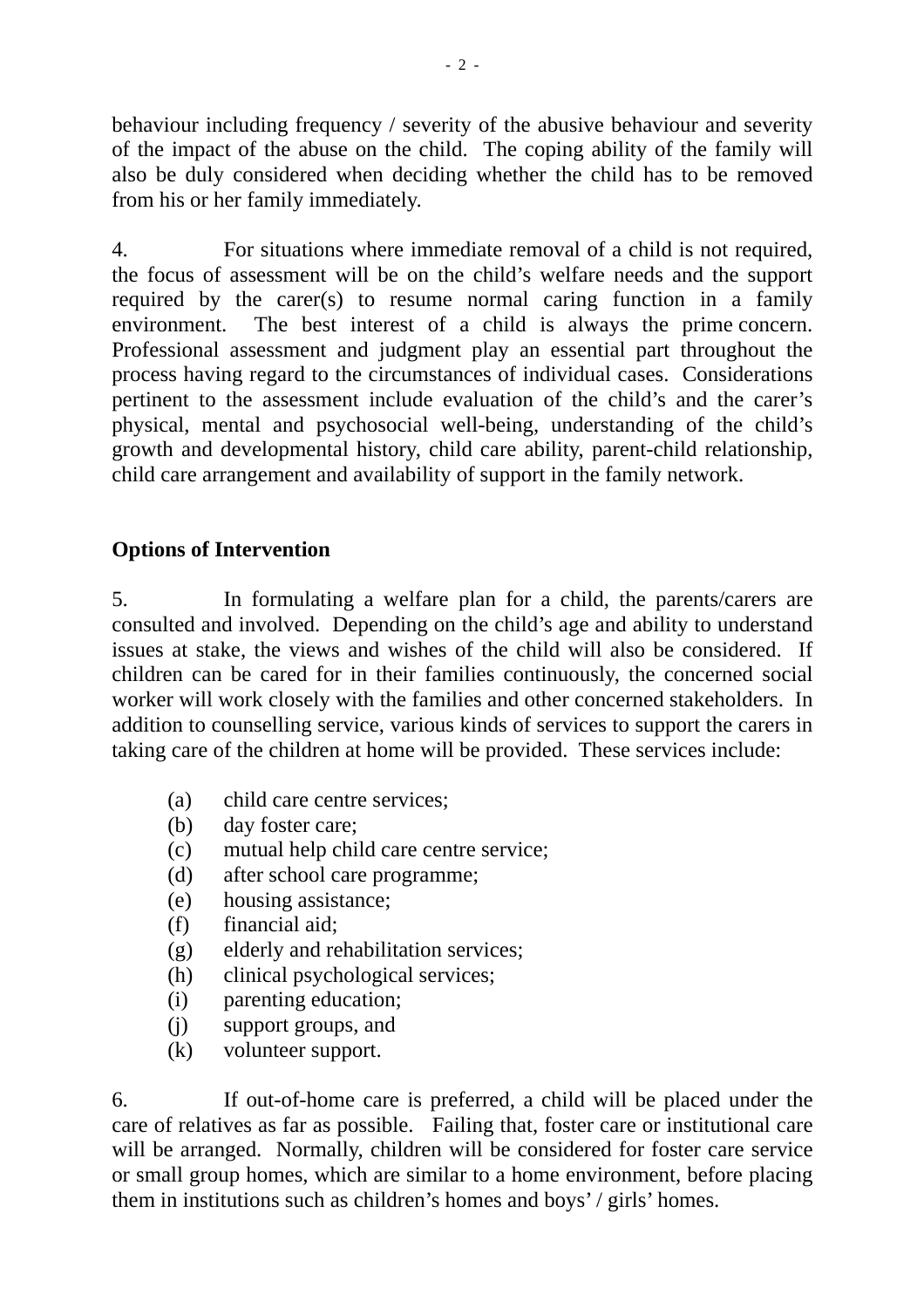7. Where there is a need for statutory protection for the child, the social worker of the Social Welfare Department (SWD) or the Police Officer may initiate care or protection proceedings for the child under the Protection of Children and Juveniles Ordinance, Cap. 213. The court may appoint the Director of Social Welfare as legal guardian, or commit the child to the care of any person or any institution who is willing to take care of the child, or order the parent / guardian to enter into recognizance to exercise proper care and guardianship, and / or place the child under supervision for a period of not exceeding 3 years.

# **Working Platform**

8. Protection of children is one of the key functions of an extensive network of casework service units, namely, Integrated Family Service Centres (IFSCs), Integrated Services Centres (ISCs), Family and Child Protective Services Units (FCPSU), medical social service units (MSSUs) and probation offices. Noting that there are needy families who are unwilling to seek help, a Family Support Programme (FSP) will be launched in IFSCs/ISCs, FCPSUs and Psychiatric MSSUs starting from 2006-07. FSP aims to introduce the needy families to various support service available and motivate them to receive appropriate services at an early stage.

9. With an emphasis on early identification and early intervention of problems, a pilot Comprehensive Child Development Service (CCDS) was launched in Sham Shui Po in 2005. It is a community-based programme using the Maternal and Child Health Centres, which at present provide services to over 90% of newborn babies, as the platform to enhance collaboration and interface of different sectors through better alignment of the delivery of health, education and social services to ensure early identification of the varied needs of children and their families so that appropriate services can be made available to them in a timely manner. Children and / or their family members in need of welfare services are referred to IFSCs / ISCs for early intervention on the identified psycho-social problems. The Service has been extended to Tin Shui Wai, Tuen Mun and Tseung Kwan O since January 2006.

10. There are mechanisms at different levels to ensure effective collaboration among the concerned parties in the handling of child protection cases. To formulate an appropriate welfare plan relating to suspected child abuse cases and other cases in need of cross-sector collaboration, multidisciplinary case conference with input from concerned parties, including social workers, doctors, teachers, police officers, clinical psychologists, carer etc. are convened.